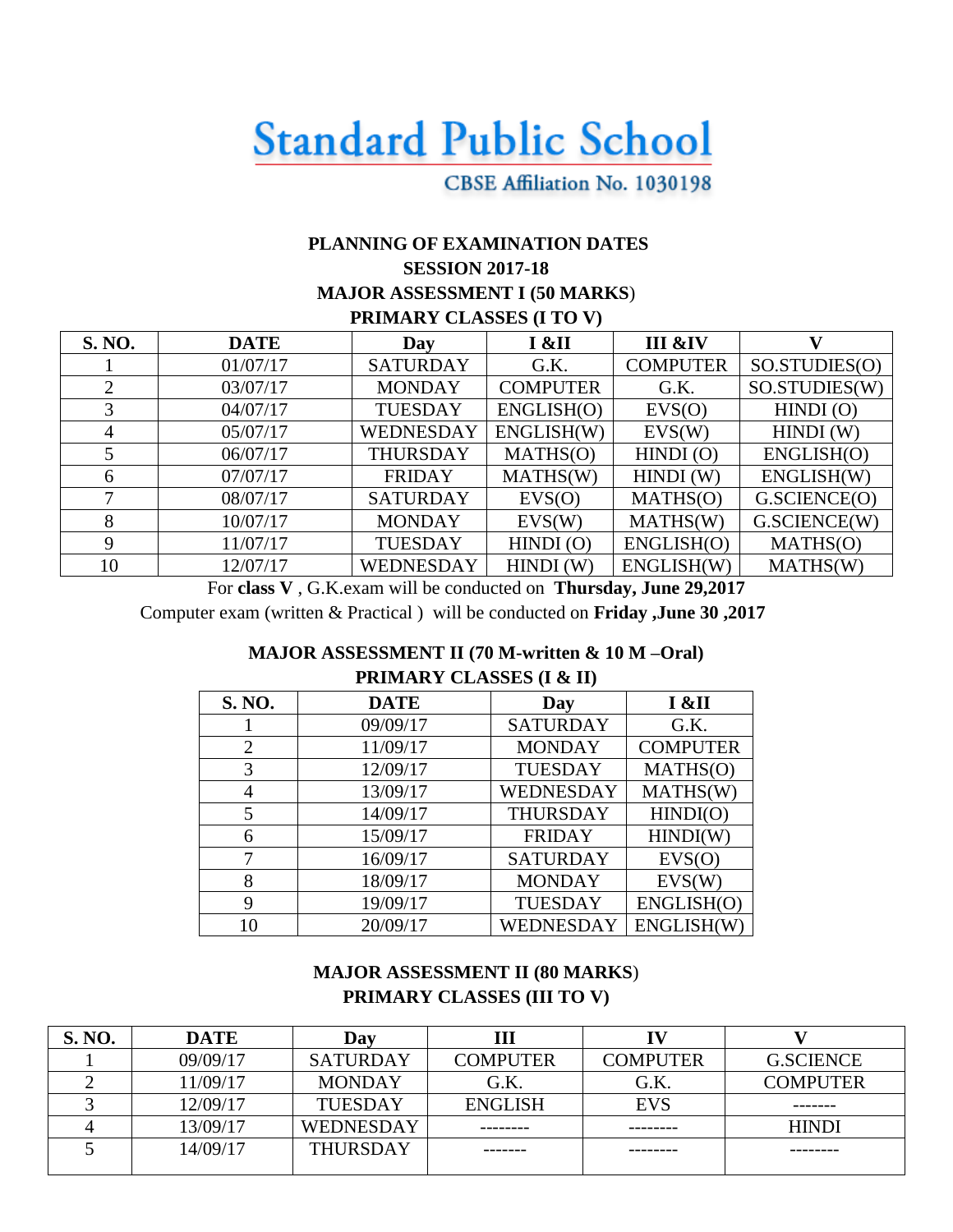| 15/09/17 | <b>FRIDAY</b>    | <b>EVS</b>   | <b>MATHS</b>   | ENGLISH           |
|----------|------------------|--------------|----------------|-------------------|
| 16/09/17 | <b>SATURDAY</b>  | ------       | ------         | ------            |
| 18/09/17 | <b>MONDAY</b>    | <b>MATHS</b> | <b>HINDI</b>   | <b>SO.STUDIES</b> |
| 19/09/17 | <b>TUESDAY</b>   | -----        | ------         | --------          |
| 20/09/17 | <b>WEDNESDAY</b> | <b>HINDI</b> | <b>ENGLISH</b> | <b>MATHS</b>      |

For **class V** , G.K.exam will be conducted on **Thursday, September 7, 2017**

## **MAJOR ASSESSMENT III ORAL & WORKSHEET – ( 20 MARKS) PRIMARY CLASSES (I TO V)**

| S. NO. | <b>DATE</b> | Day              | I &II      | III &IV    | V7            |  |
|--------|-------------|------------------|------------|------------|---------------|--|
|        | 01/12/17    | <b>FRIDAY</b>    |            |            | G.SCIENCE(O)  |  |
| 2      | 04/12/17    | <b>MONDAY</b>    |            |            | G.SCIENCE(W)  |  |
| 3      | 05/12/17    | <b>TUESDAY</b>   | MATHS(O)   | ENGLISH(O) | HINDI(0)      |  |
| 4      | 06/12/17    | WEDNESDAY        | MATHS(W)   | ENGLISH(W) | HINDI(W)      |  |
|        | 07/12/17    | <b>THURSDAY</b>  | HINDI(O)   | EVS(O)     | ENGLISH(O)    |  |
| 6      | 08/12/17    | <b>FRIDAY</b>    | HINDI(W)   | EVS(W)     | ENGLISH(W)    |  |
| 7      | 09/12/17    | <b>SATURDAY</b>  | EVS(O)     | MATHS(O)   | SO.STUDIES(O) |  |
| 8      | 11/12/17    | <b>MONDAY</b>    | EVS(W)     | MATHS(W)   | SO.STUDIES(W) |  |
| 9      | 12/12/17    | <b>TUESDAY</b>   | ENGLISH(O) | HINDI(O)   | MATHS(O)      |  |
| 10     | 13/12/17    | <b>WEDNESDAY</b> | ENGLISH(W) | HINDI(W)   | MATHS(W)      |  |

#### **MAJOR ASSESSMENT III – ( 80 Marks) FOR CLASSES I & II**

| S. NO. | <b>DATE</b> | Day             | I &II           |
|--------|-------------|-----------------|-----------------|
|        | 17/02/18    | <b>SATURDAY</b> | MATHS(O)        |
| 2      | 19/02/18    | <b>MONDAY</b>   | MATHS(W)        |
| 3      | 20/02/18    | <b>TUESDAY</b>  | HINDI(O)        |
| 4      | 21/02/18    | WEDNESDAY       | HINDI(W)        |
| 5      | 22/02/18    | <b>THURSDAY</b> | EVS(O)          |
| 6      | 23/02/18    | <b>FRIDAY</b>   | EVS(W)          |
| 7      | 24/02/18    | <b>SATURDAY</b> | ENGLISH(O)      |
| 8      | 26/02/18    | <b>MONDAY</b>   | ENGLISH(W)      |
| 9      | 27/02/18    | <b>TUESDAY</b>  | <b>COMPUTER</b> |
| 10     | 28/02/18    | WEDNESDAY       | G.K.            |

## **MAJOR ASSESSMENT - III (Written- 80 Marks) FOR CLASSES III – V**

| <b>S. NO.</b> | <b>DATE</b> | Day              | Ш               |                 |                   |
|---------------|-------------|------------------|-----------------|-----------------|-------------------|
|               | 17/02/18    | <b>SATURDAY</b>  | <b>ENGLISH</b>  | <b>MATHS</b>    | <b>G.SCIENCE</b>  |
|               | 19/02/18    | <b>MONDAY</b>    | E.V.S           | <b>HINDI</b>    | <b>ENGLISH</b>    |
|               | 21/02/18    | <b>WEDNESDAY</b> | <b>HINDI</b>    | <b>ENGLISH</b>  | <b>MATHS</b>      |
|               | 24/02/18    | <b>SATURDAY</b>  | <b>MATHS</b>    | E.V.S.          | <b>SO.STUDIES</b> |
|               | 26/02/18    | <b>MONDAY</b>    | <b>COMPUTER</b> | <b>COMPUTER</b> | <b>HINDI</b>      |
|               | 28/02/18    | WEDNESDAY        |                 | ------          | <b>COMPUTER</b>   |